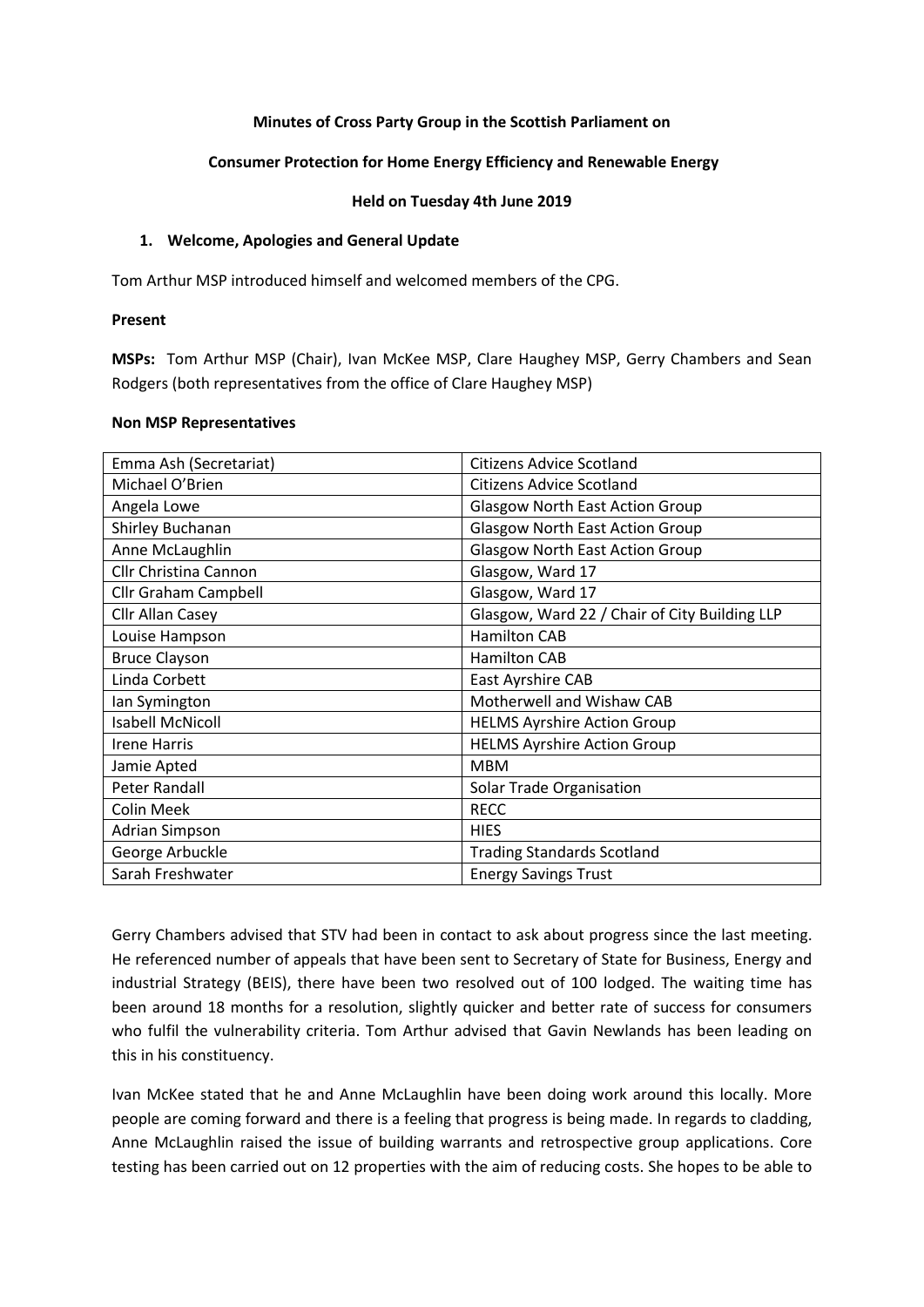report news on this front shortly. Ian Symington reported that there was a similar situation in North Lanarkshire, although with different cost implications.

Gerry Chambers advised that a letter has been sent to Claire Perry at BEIS to advise that the CPG endorses the CAS *Bad Company* report.

Allan Casey spoke of his experience of in-kind work from 'Arm's Length External Organisations' (ALEOs) part of Glasgow City Council. He said this is effectively a question of the value of work undertaken which is worthless in some instances. He suggested that Councils should be able to help if people have any queries.

# **2. Approval of minutes from 19th February 2019**

Tom Arthur addressed the minutes of the last meeting – proposed and seconded.

# **3. Update on HELMS led by Citizens Advice Scotland**

Emma Ash of CAS advised that since Marcus Wilson's meeting with Claire Perry at BEIS, CAS has had a further call with BEIS officials who let us know that they have increased their staff resources to help handle complaints. CAS has updated their online advice pages to let consumers know they can complain to GDFC, BEIS or both.

CAS has been made aware by some consumers and CAB energy advisers that correspondence from BEIS has been requesting further and more detailed information and for this to be provided within two weeks. As such, CAS has asked BEIS if they can:

- Increase the two week limit to give a more realistic and flexible timescale
- Wherever possible, information relating to a complaint that has already been provided to GDFC is shared with BEIS: e.g. the details of the complaint, energy bills, contracts etc.
- Provide copies of all correspondence to both the adviser and the consumer, where a third party adviser initiated the complaint.
- Provide consumers who raise complaints with more support, such as signposting to their local CAB

CAS continues to monitor data coming in from CABs on the number of HELMS complaints.

CAS advised that feedback has been given to BEIS about the issues with the FIT scheme specifically from the information we are aware of through the CAB network.

CAS is taking the lessons learned from Green Deal and HELMS into the consultation for the Scottish Government's Energy Efficient Scotland. They are also undertaking research into Consumer Protection frameworks and legislation and what best practice should look like.

Emma Ash invited others from the CAB network to share updates. Linda Corbett advised that East Ayrshire CAB has had 9 complaints in the last week-and-a-half. She had concerns about the quality of letters, for example BEIS asking for documents that had already been sent and some letters having no name or address for the consumer. Linda feels that the two week deadline is unrealistic, it would be very difficult to meet this deadline without support from a third party. Anne McLaughlin echoed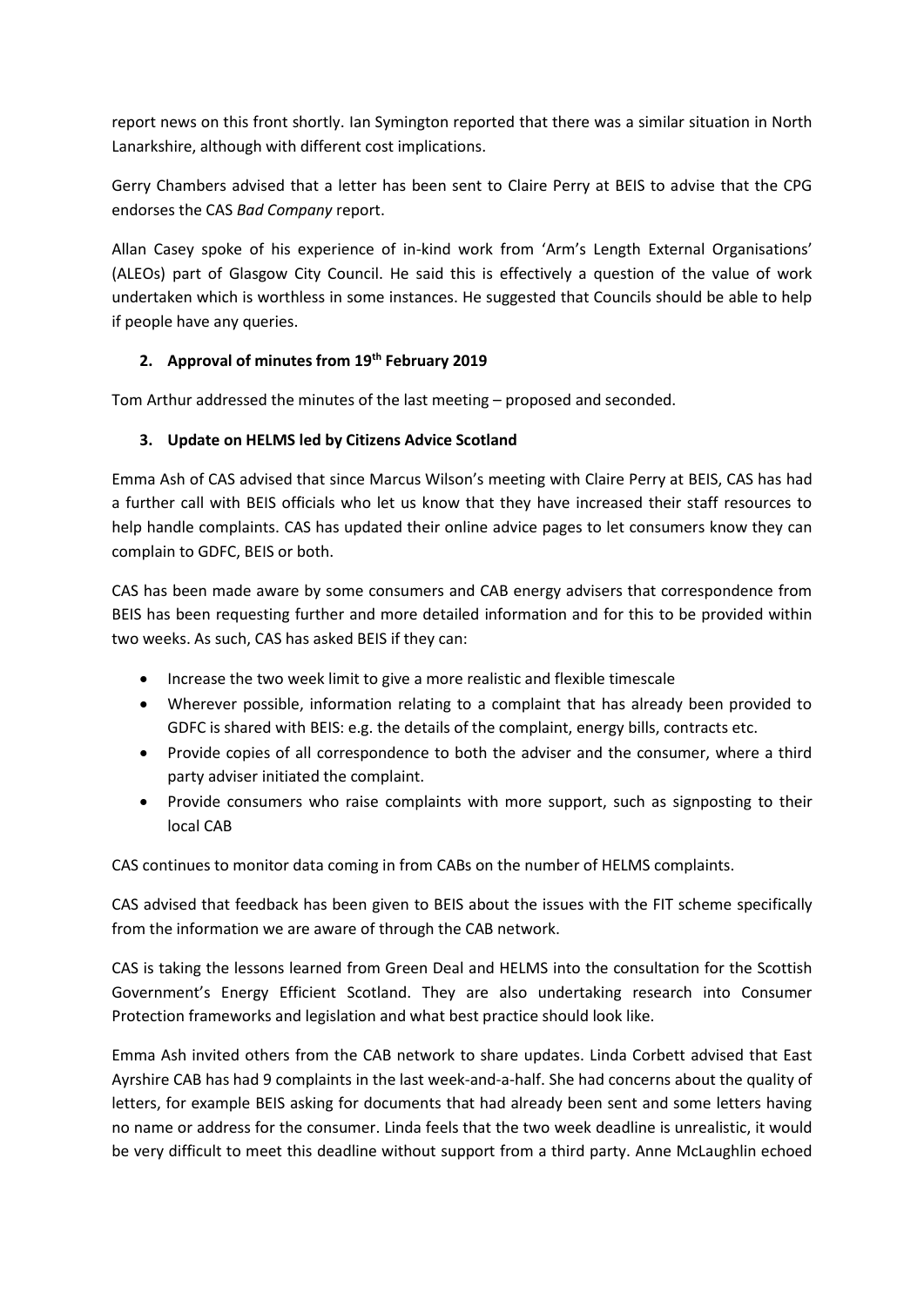these concerns and stated that Ivan Mckee's office is frequently excluded from correspondence. Linda Corbett believes this is discouraging engagement with the complaints process.

Louise Hampson provided an example from Hamilton CAB where a consumer received a letter from BEIS dated 24<sup>th</sup> May with a deadline for response by  $3<sup>rd</sup>$  June – it is almost impossible to collate evidence and send it back within this time period. Irene Harris was initially given a two week deadline, but she was given two subsequent extensions by BEIS. Ian Symington did not encounter the difficulties that others have reported.

Linda Corbett talked about misinformation and the golden rule being broken. She made reference to an advice guide that she has produced, there were comments that it has been very useful in practice.

Jamie Apted referred to the legal opinion in *Bad Company* and suggested this can be used to quote relevant parts of the Act in complaints.

Bruce Clayson provided an update on a case he has been involved in at Hamilton Sheriff Court against PVSI, this was not successful.

Gerry Chambers added that BEIS has added two further members of staff to the team handling complaints. George Arbuckle was at a meeting with BEIS recently. He stated that complaints initially with the Energy Ombudsman were reallocated to the Financial Ombudsman, but this process faltered following the liquidation of HELMS. Complaints were subsequently taken on by the Green Deal Finance Company (GDFC) and responsibility now lies with GDFC and ultimately BEIS. He added that Claire Perry is "horrified" at the department's current timescales and has promised a further response on this shortly.

Irene Harris asked why complaints were sent to GDFC in the first place when the framework states this is the responsibility of the Secretary of State. George responded that, it was a gesture of goodwill on the part of GDFC to try and find a resolution, but the consumer's recourse to refer this to the Secretary of State remains intact. Angela Lowe read out some Green Deal regulations in relation to borrowing, ring-fencing and limits of redress. Linda responded that consumers can apply to the Secretary of State for the cancellation of a plan and a full refund, or a partial write-off, but this only applies to complaints against liquidated companies.

## 4. **Presentation – HIES Adrian Simpson** – presentation on Consumer Codes updates

Adrian Simpson has been attending the CPG since February 2018; he does not want consumers to be disadvantaged and finds the group very useful. He spoke about protections and actions that HIES can take to remove members from their scheme. HIES share information with RECC where there are any concerns about the legitimacy of an applicant. At one stage, HIES declined between 60% and 70% of all accreditation applications. HIES are watching the situation closely – they want to learn lessons from HELMS.

Adrian gave an example of a company who recently attempted to join the assignment of rights scheme. The company had taken deposits of up to £200 with a view to completing EPCs, but consumers were subsequently unable to contact them. In such instances, HIES will share information with Ofgem and BEIS as well as RECC. HIES recognises that controlling a company's licence to trade is